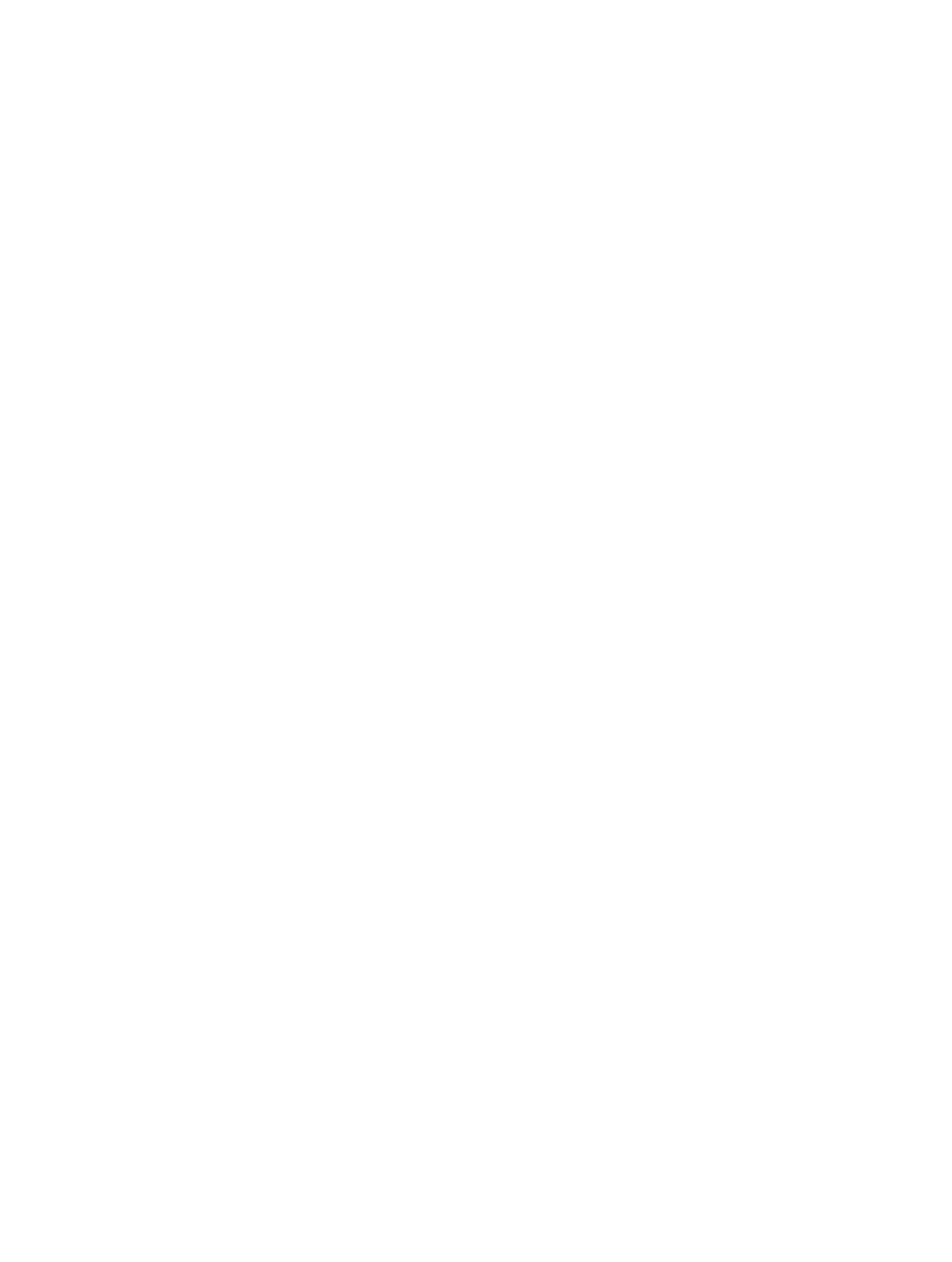# 植 物 学 报

### Zhiwu Xuebao

双月刊 第56卷 第3期 2021年5月

### 研究论文

245 被子植物小热激蛋白家族的比较基因组学分 析

范凯, 叶方婷, 毛志君, 潘鑫峰, 李兆伟, 林 文雄

262 蛋白质*N*-糖基化在拟南芥生长周期中的变化 规律及去糖基化对根发育的影响 王婷, 羊欢欢, 赵弘巍, Josef Voglmeir, 刘丽

### 研究报告

- 275 水稻叶片水势的QTL[定位与候选基因分析](https://kns.cnki.net/KNS8/Detail?sfield=fn&QueryID=0&CurRec=2&recid=&FileName=ZJSZ202003011&DbName=CJFDLAST2020&DbCode=CJFD&yx=&pr=&URLID=) 潘晨阳, 张月, 林晗, 陈芊羽, 杨凯如, 姜嘉 骥, 李梦佳, 芦涛, 王珂欣, 路梅, 王盛, 叶 涵斐, 饶玉春, 胡海涛
- 284 水稻核不育系4个柱头性状的遗传分析 江建华, 党小景, 姚文豪, 胡梦竹, 王雨停, 胡长敏, 张瑛, 王德正
- 296 外源海藻糖增强高表达转玉米C4型*PEPC*水 稻耐旱性的机制 李佳馨, 李霞, 谢寅峰
- 315 辣椒R2R3-MYB转录因子家族的全基因组鉴 定与比较进化分析 康凯程, 牛西强, 黄先忠, 胡能兵, 隋益虎, 张开京, 艾昊

### 特邀专家方法

330 植物小RNA荧光原位杂交实验方法 胡滨滨, 薛治慧, 张翠

### 专题论坛

- 339 类受体激酶FER调节植物与病原菌相互作用 的分子机制 崔晓敏, 季东超, 陈彤, 田世平
- 347 植物响应镉胁迫的生理生化机制研究进展 安婷婷, 黄帝, 王浩, 张一, 陈应龙
- 363 植物微管骨架参与下胚轴伸长调节机制研究 进展 岳剑茹, 赫云建, 邱天麒, 郭南南, 韩雪萍, 王显玲
- 372 禾本科三倍体: 形成、鉴定与利用 严旭, 左艳春, 王红林, 李杨, 李影正, 寇晶, 周晓康, 唐祈林, 杜周和

书评广告

- 388 虚拟现实技术在园林规划设计中的应用**——** 评《虚拟环境设计》 金瑛浩
- 390 西北地区水生态修复技术与发展研究**——** 评《水生植物与水体生态修复》 苏建军

### 资讯

植物学专业英语写作特征研究 杨国兰 从文化视角看植物名称习语的英语翻译 刘凤萍 浅析中国传统植物在动画场景中的应用 吴伟峰

封面说明**:** 被子植物是陆地生态系统的主要物种, 为人类提供了丰富的粮食、纤维、燃料和药品等, 其生长发育过程受外 界环境影响。小热激蛋白(sHSP)是一类重要的响应外界环境变化并调控植物生长发育的蛋白家族。该研究利用比较基因 组学方法分析了sHSP家族在被子植物中的分子进化历程, 揭示了sHSP家族在被子植物中的进化趋势。封面图片展示了 sHSP家族在被子植物睡莲(*Nymphaea colorata*)、水稻(*Oryza sativa*)、拟南芥(*Arabidopsis thaliana*)和葡萄(*Vitis vinifera*) 之间的共线性关系。详细内容见本期245–261页范凯等的文章。